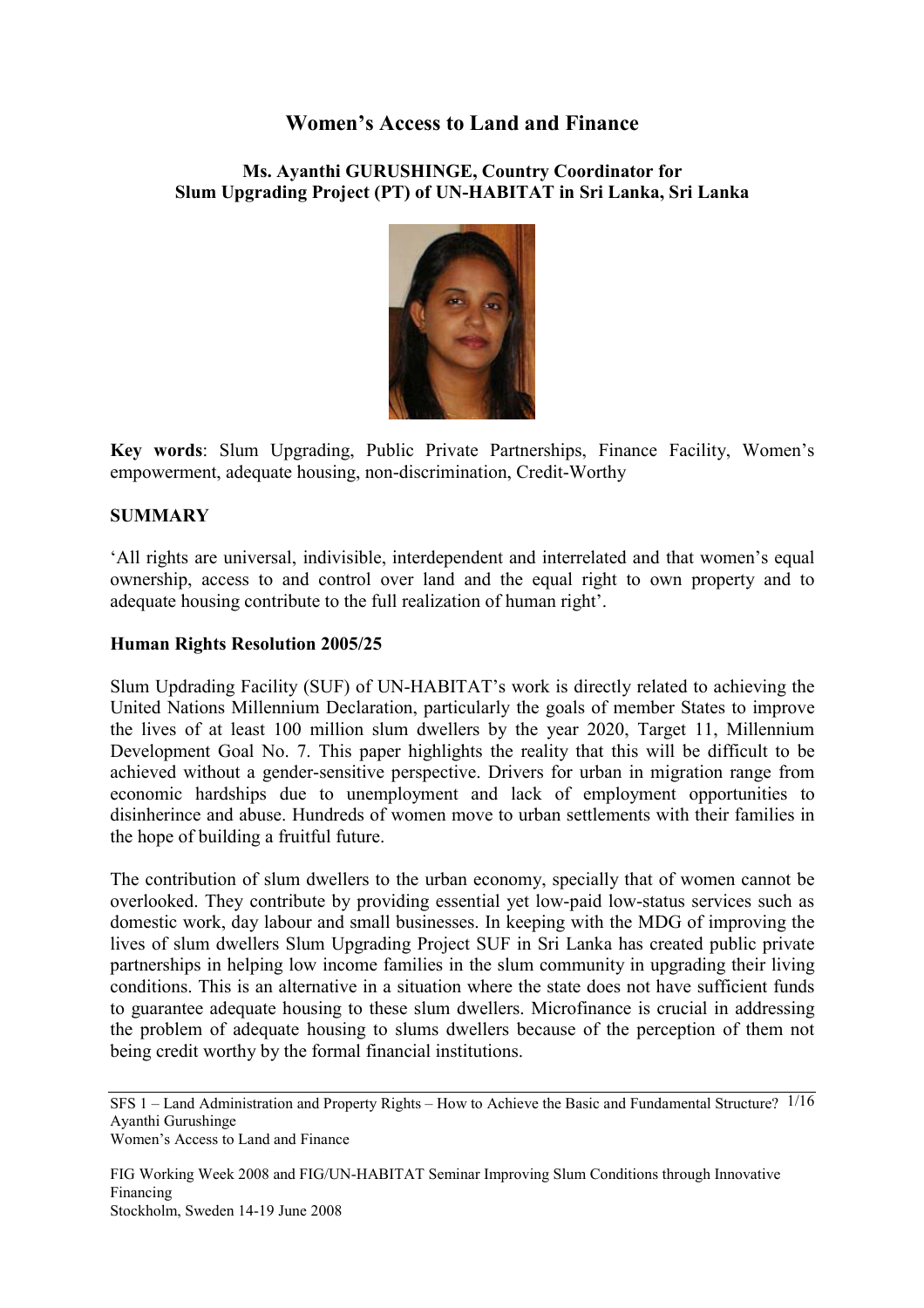Empowering Women's to mobilize resources and institute action – It is important to accept that communities are in a position to find solutions for their problems provided they are being empowered and organized to do so. Involvement of women of respective communities in decision making – Internal design of housing and facilities to be placed are best known by the women who mostly handle the family requirements. Their involvement in deciding options designs need to be seriously taken into account. Provision of housing finance at low interest with no mortgages for low income households – Formal financial institutions could be reached only by those households who could demonstrate the repayment capacities. However, experience shows that the informal micro finance institutions have reached out to those deprived groups successfully and ensured higher rates of repayments compared to those of 'credible borrowers'. SUF with the Government of Sri Lanka working on a Guarantee mechanism that could therefore be implemented if the formal sector financial institutions are restructured to function through informal micro finance institutions

SFS 1 – Land Administration and Property Rights – How to Achieve the Basic and Fundamental Structure? 2/16 Ayanthi Gurushinge Women's Access to Land and Finance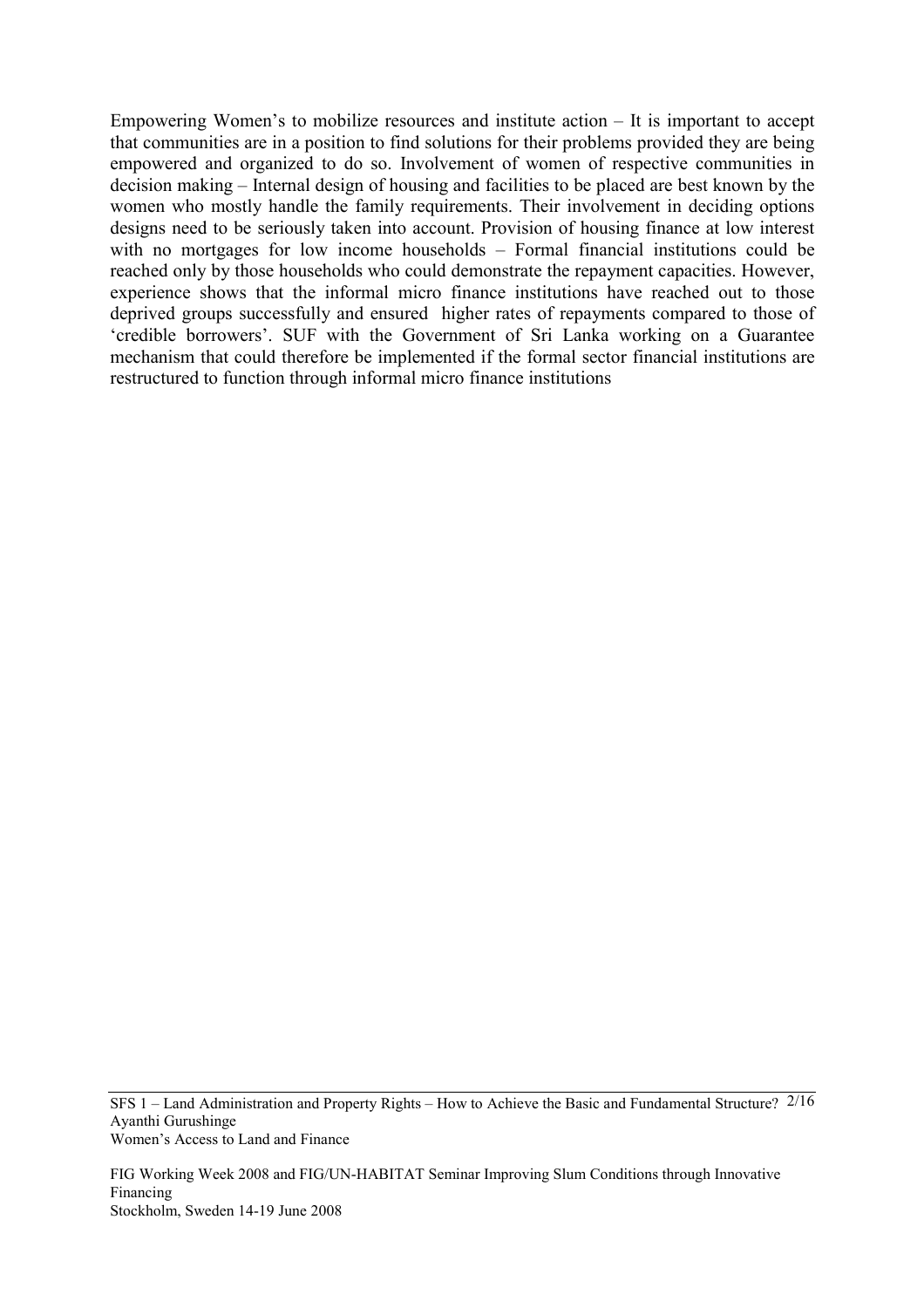# **Women's Access to Land and Finance**

### **Ms. Ayanthi GURUSHINGE, Sri Lanka**

#### **1. INTRODUCTION**

Women's access to land and finance is an important corollary to the examination of the place of the woman in Sri Lankan society. Despite the commitment that has been shown by the government on paper, for example in being signatories to important policy documents with regard to this as well as the work of many leading organizations in the field of Women's empowerment, employment and development there continues to be a startling disparity between what has been visualized and its implementation in reality. This paper will examine the issues of land and finance that women face not merely as a legalistic or rights based issue but also as a part of a wider understanding of the place of women in relation to men in Sri Lanka. As such this paper seeks to be wide-ranging and inclusive in order to present a better understanding of the role of women in the socio-cultural and politico-economic fabric of Sri Lanka. It is also important to note that access to land and finance plays a crucial role in the promotion of socially and environmentally sustainable human settlements development as well as for the achievement of adequate shelter for all. Thus this paper recognizes the dynamic role that women must play in the achievement of such an ideal and highlights the present condition of women in Sri Lanka as being woefully under-appreciated as actors within the extremely patriarchal conception of the house and finance.

Access to land and legal security of tenure are strategic prerequisites for the development of housing. One of the important roles of the Government would be to ensure that each family will get a piece of land for them to construct their own house or take proper measures to ensure the security of tenure of the land where they are presently live, in Sri Lanka, the supply of land to the market is mainly a private sector activity. There are private "Land Sales" enterprises buying large parcels of land and subdivided and offer to individuals for house building purposes. Most of these land plots either served with minimum infrastructure facilities or not at all

Housing is traditionally considered as a responsibility of households. With increasing urbanization and change of economic environment, households alone cannot fulfill their housing requirements. Several institutions, both public and private, have a role to play in the development of housing for a nation. In the developed world, housing, therefore has become a marketable commodity where developers and financiers are working together to produce houses for sale in the market. However, in the developing world, due to low income levels, households cannot depend on the market. In these countries, housing development is a responsibility of several parties where basic facilities to be provided through the public and private sector institutions facilitating the households to build their own houses.

Being a developing country with a traditional system of housing construction by households themselves and production of houses for an emerging market for the upper middle and high income groups, the National Housing Policy of Sri Lanka (which is being prepared by

SFS 1 – Land Administration and Property Rights – How to Achieve the Basic and Fundamental Structure? 3/16 Ayanthi Gurushinge

Women's Access to Land and Finance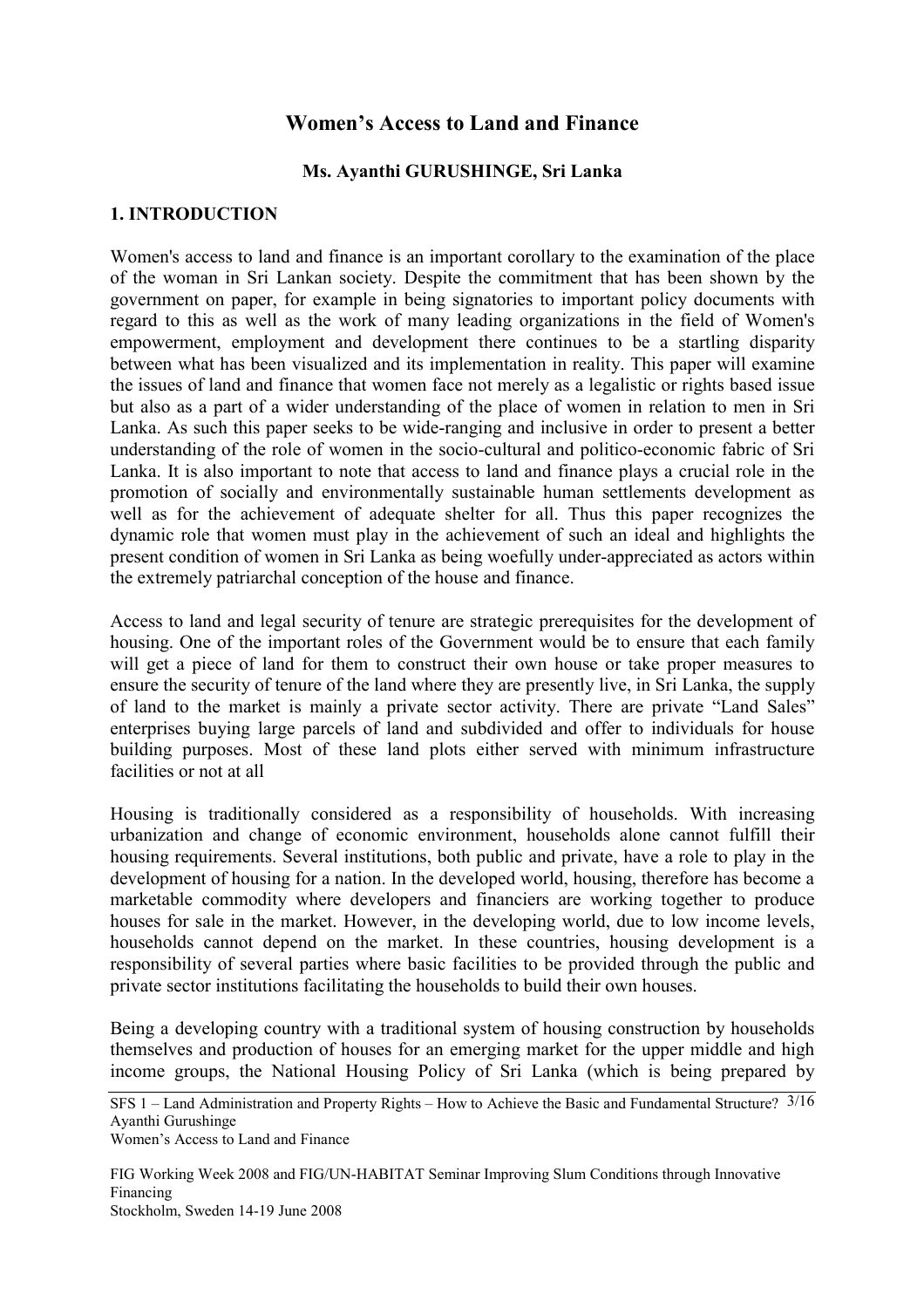Ministry of Hosing funded by UN Habitat) should necessarily address both the above aspects. It is therefore essential to find ways and means of facilitating the essential infrastructure facilities to strengthen the housing development of the country. This includes provision of land for housing with service facilities such as access roads, electricity, water supply and sanitation, transport services and socio cultural amenities including schools, health care services, recreation, cultural and community centers, within the neighbourhood.

Infrastructure availability is a key factor for housing development In Sri Lanka, there are public sector institutions responsible for the provision of all the infrastructure facilities. These institutions should coordinate the infrastructure development projects with respective local authorities so that the individuals and private developers could select building sites in locations where infrastructure development takes place.

A pre-requisite for the implementation of Habitat Agenda and the action plan set out in the implementation of the Election Manifesto, would require the formulation and follow up of a well focused Housing Development Policy. As stated in the preamble to the Shelter Policies of the Habitat Agenda, it is stated that "a fundamental principle in formulating a realistic shelter policy is its interdependence with overall macroeconomic, environmental and social development policies. Shelter policies, while focussing on the increasing demand for housing and infrastructure, should also emphasize the increased use and maintenance of existing stock through ownership, rental and tenure options, responding to the diversity of needs. These policies should also encourage and support the people who, individually or collectively act as important producers of housing."

## **1.1 Land administration and property rights**

The need for equal treatment of the law in terms of women's right to land and property in Sri Lanka. It will show that despite wide provisions available in international and domestic law, women continue to be treated unfairly. The Universal Declaration of Human Rights (1948) states in Article 25 that,

*'Everyone has the right to a standard of living adequate for the health and well-being of himself and of this family, including food, clothing, housing and medical case and necessary social services, and the right to security in the event of unemployment, sickness, disability, widowhood, old age or other lack of livelihood in circumstances beyond his control.'* 

The right to housing having been entrenched in the UDHR is further strengthened by the International Covenant on Economic, Social and Cultural Rights (1966) Article 11 (1), in which it states,

*'The States parties to the present Covenant recognize the right of everyone to an adequate standard of living for himself and for his family, including adequate food, clothing and housing and to the continuous improvement of living conditions.'*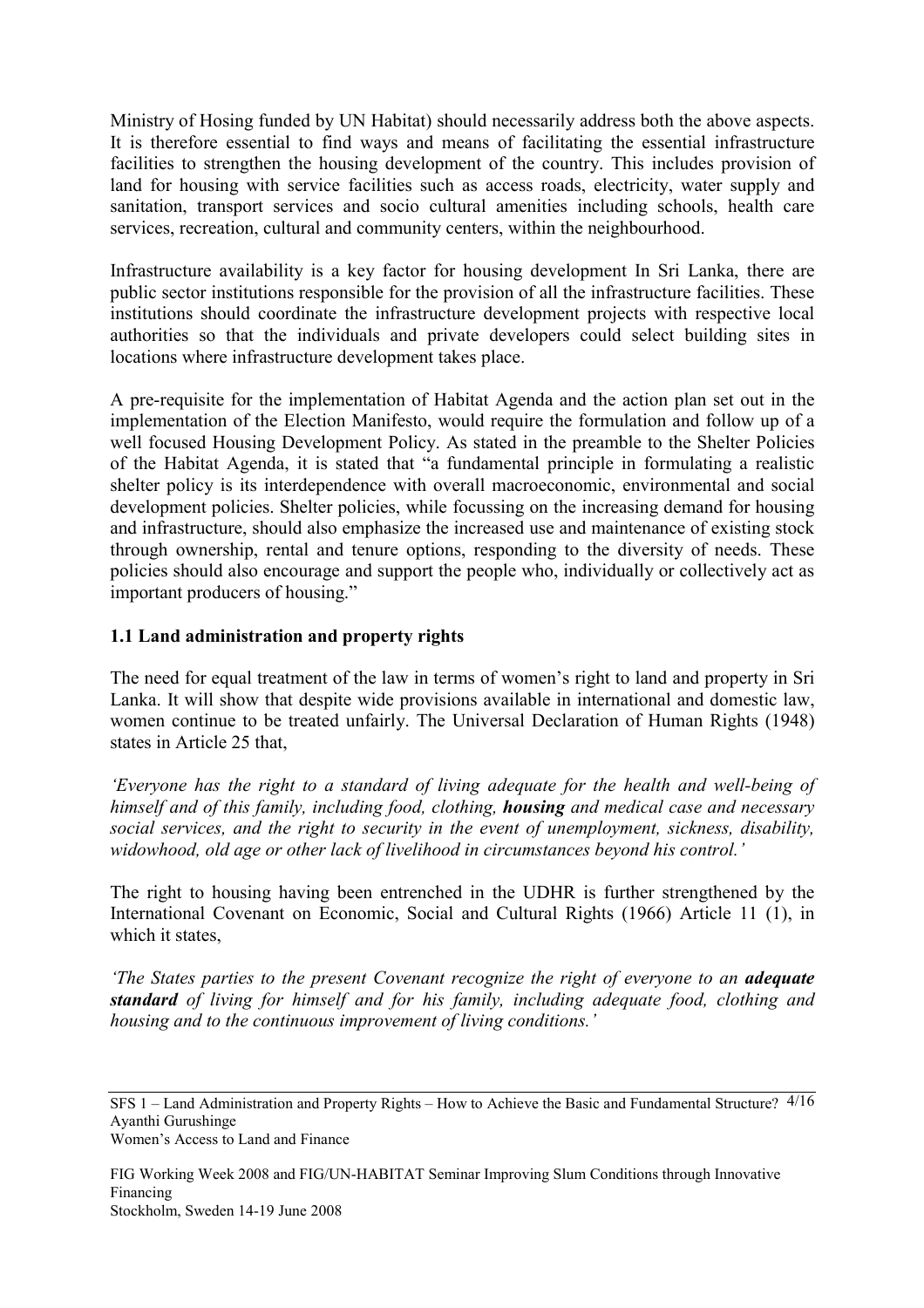This reference is not merely to a right to a house but the right to adequate housing which is defined by the Committee on Economic, Social and Cultural Rights in its General Comment No. 4 (1991) as a holistic meaning that includes the right to live in security, peace and dignity.

*'While adequacy is determined in part by social, economic, cultural, climatic, ecological and other factors, the Committee believes that it is nevertheless possible to identify certain aspects of the right that must be taken into account for this purpose in any particular context'.* 

The committee has identified these aspects or criteria which compromise the right to

- adequate housing:

legal security of tenure: regardless of the type of tenure, security must be guaranteed. availability of services, materials, facilities and infrastructure

- affordability: housing costs should be at such a level that the attainment and satisfaction of

other basic needs are not threatened or compromised.

- habitability: physical security against rain and environmental hazards
- accessibility: taking into account people with special needs such as elders, people living with disabilities etc.

Location which allows access to employment options, health services, education etc cultural adequacy in that it must be appropriate and in keeping with the cultural needs expressed by the persons concerned.

# **1.2 Right to Housing in Domestic Law**

The right to housing is not a fundamental right under the Sri Lankan constitution and cannot be enforced in a court of law. However, the Directive Principles of State Policy recognize that the State should ensure the realization by all citizens of an adequate standard of living for themselves and their families, including adequate food, clothing and housing (Article 27 (2) (C)). While it is generally accepted that domestic laws should be interpreted in keeping with State's international obligations this has not been achieved.

Article 12 (1) in the Sri Lankan constitution provides that all persons are equal before the law and are entitled to the equal protection of the law and Article 12 (2) prohibits discrimination on the basis of sex. The constitution itself contains no direct impediment to women owning land and property. In fact the constitution provides in Article 12 (4) that special provisions can be made by law, subordinating legislation or executive action, for the advancement of women.

# **1.2.1 Land laws**

The plural composition of Sri Lankan society is reflected in its laws. Therefore along side the general law applicable to land and property, Sri Lanka also has three customary laws which govern family matters as well as land and property transactions. In application these customary laws impact women in a significant way.

SFS 1 – Land Administration and Property Rights – How to Achieve the Basic and Fundamental Structure? 5/16 Ayanthi Gurushinge

Women's Access to Land and Finance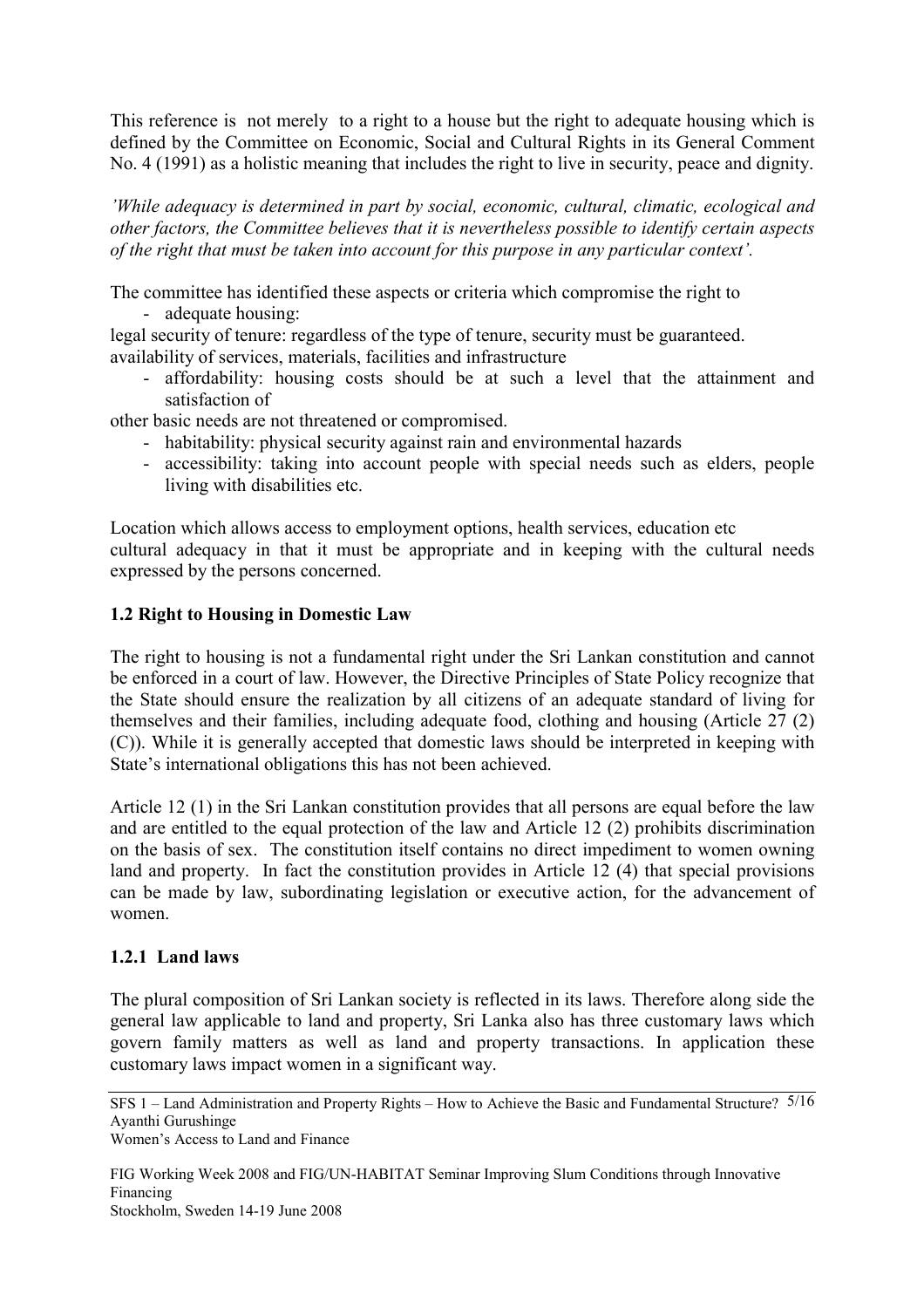## **1.2.2 Land Development Ordinance, Land Grants (Special Provisions) Act**

Though there is no implicit restriction on women to own property and land, experience has shown a clear gender bias in allocation of land. ? speaks of the redistributive land reform programmes of the 1950s and 1960s which were modelled on the notion of a unitary male headed household. This was on the premise that the male was the head of the household and the woman the dependant. Titles were granted only to males except in households where there was no male (mostly widows) and thus where women were clearly the heads. Another example of discriminatory practice in intestate inheritance where male descendants are given preference over female descendants. It is obvious that the provisions of the current constitution and these laws do not tally and therefore there is a lot to be done to remedy this situation.

This was further highlighted during the post-tsunami distribution of land, where despite guidelines by the central government to grant title to the person who owned the land prior to the Tsunami, this was not followed and there are instances of title given to the head of the household which meant a male.

### *Inheritance laws*

Despite several reforms to the general law to ?

### *Personal property laws*

Jaffna Matrimonial Rights and Inheritance Ordinance - legal ownership is accompanied by legal resctrictions on disposal. For example under the Tesawalamai law (the customary law applicable to the Tamil inhabitants of the Northern Province) a married woman would need her husband's approval to dispose of land which she legally owns. Where there is no legal restriction there maybe social constraints.

## **1.3 Women's Perception on Women's Right to Own Property**

The predicament of women's access to land and property was highlighted through the Tsunami devastation and reconstruction process, it is in this context that the Center for Housing Rights and Evictions (COHRE?) commissioned a study to identify the situation of women and their rights over property in the post-tsunami context. According to COHRE 83% of those interviewed were of the firm view that women should have the right to own property while only 4% were of the express view that women need not have such a right. Forty Eight percent (48%) of women were of the view that they would have to face problems in the future as a result of property not being given in their names.

SFS 1 – Land Administration and Property Rights – How to Achieve the Basic and Fundamental Structure? 6/16 Ayanthi Gurushinge Women's Access to Land and Finance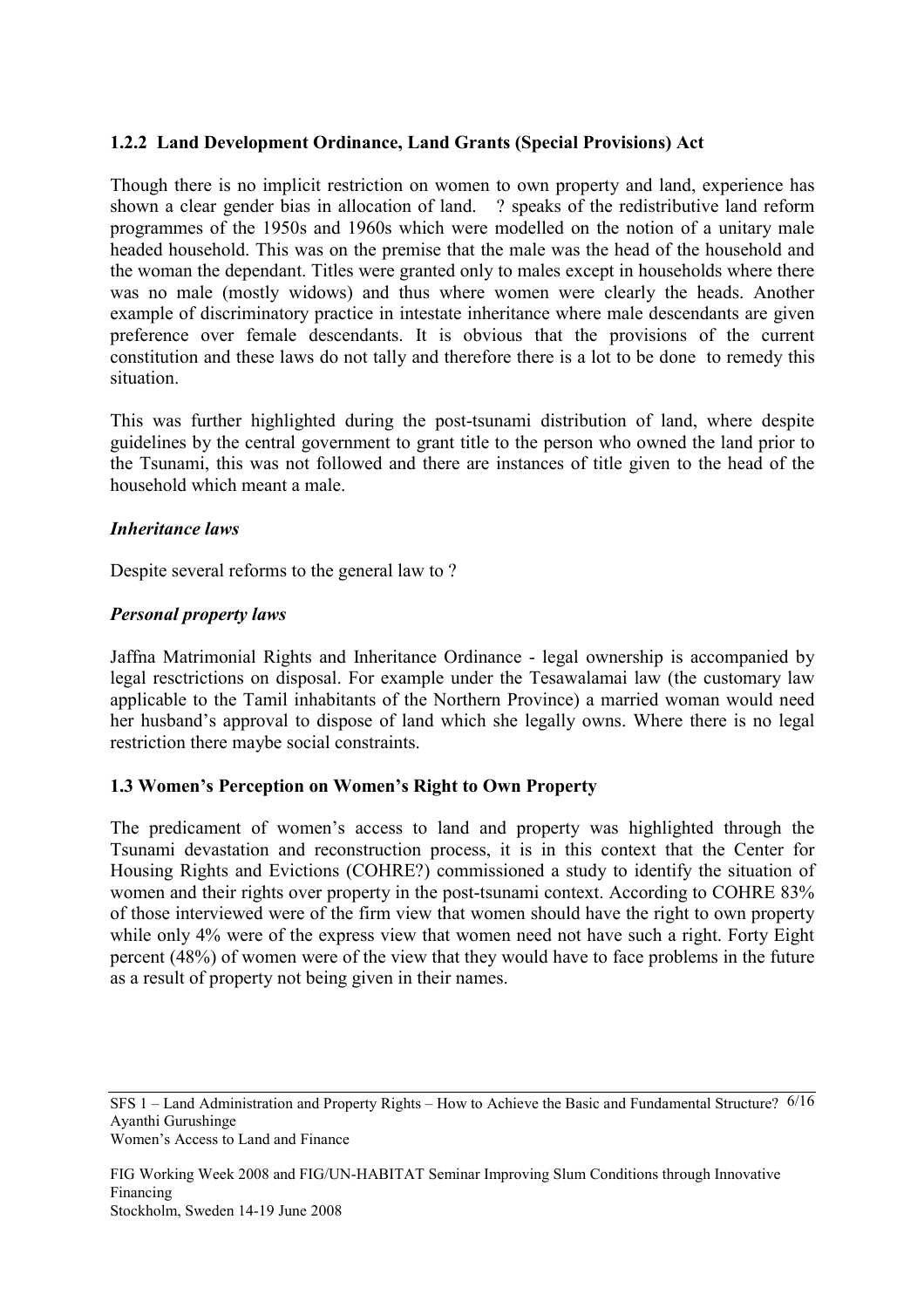## **1.3.1 Ensuring Women's Rights to Housing and Property: Why is it so important?**

One right is intrinsically linked to the other and this indivisibility of rights means that a lack of adequate housing could lead to a lack in education, the right to vote and security which is linked to the right to housing. The Special Rapporteur on Adequate Housing recognizes that there is a gender dimension to every human rights violation and this is especially true to the right to housing.

'I wish to particularly draw attention to the frequent and widespread nature of violence, commonly experienced by women in situations where their right to adequate housing is also violated. Women are experiencing different forms of violence which are often a result of living in inadequate housing. Or the violation of their right to adequate housing contributes to their vulnerability to gender violence. Violence that relates to women's right to adequate housing occurs at all levels, in the family, the community, by the State and globally'. Statement by Mr. Miloon Kothari, Special Rapporteur on adequate housing, appointed by the UN Commission on Human Rights

(Sepali Kottegoda (2004)?) also makes reference to this effect in 'Negotiating Household Politics – Women's Strategies in Urban Sri Lanka'. According to Kottegoda 'hierarchical structures, based on male dominance in most family-based households limit women's ability to command access to resources such as income, food, savings, education, or to make decisions regarding marriage, inheritance or ownership of land or property'.

The female respondents interviewed by COHRE who endorsed the woman's right to own property recognized the following reasons for such a need, in order to take independent decisions regarding property.

The importance of ownership of property for marriage purposes. This was especially emphasized by Muslim women.

- To have the ability to secure their children's future
- To reduce vulnerability and for security in the future through economic empowerment
- To have equal rights as men with regard to ownership of property<br>- In order to secure a fall-back position if the husband remarries and
- In order to secure a fall-back position if the husband remarries another
- To have ownership and control over land derived through inheritance.
- Inability to take independent decisions regarding property
- Difficulties that would have to be faced if the children do not provide financial assistance, security and care in the future
- The likelihood of having to depend on them
- Concerns that the husband would sell the property mainly as a result of addiction to alcohol
- Insecurity due to the fear of losing a place to live at any time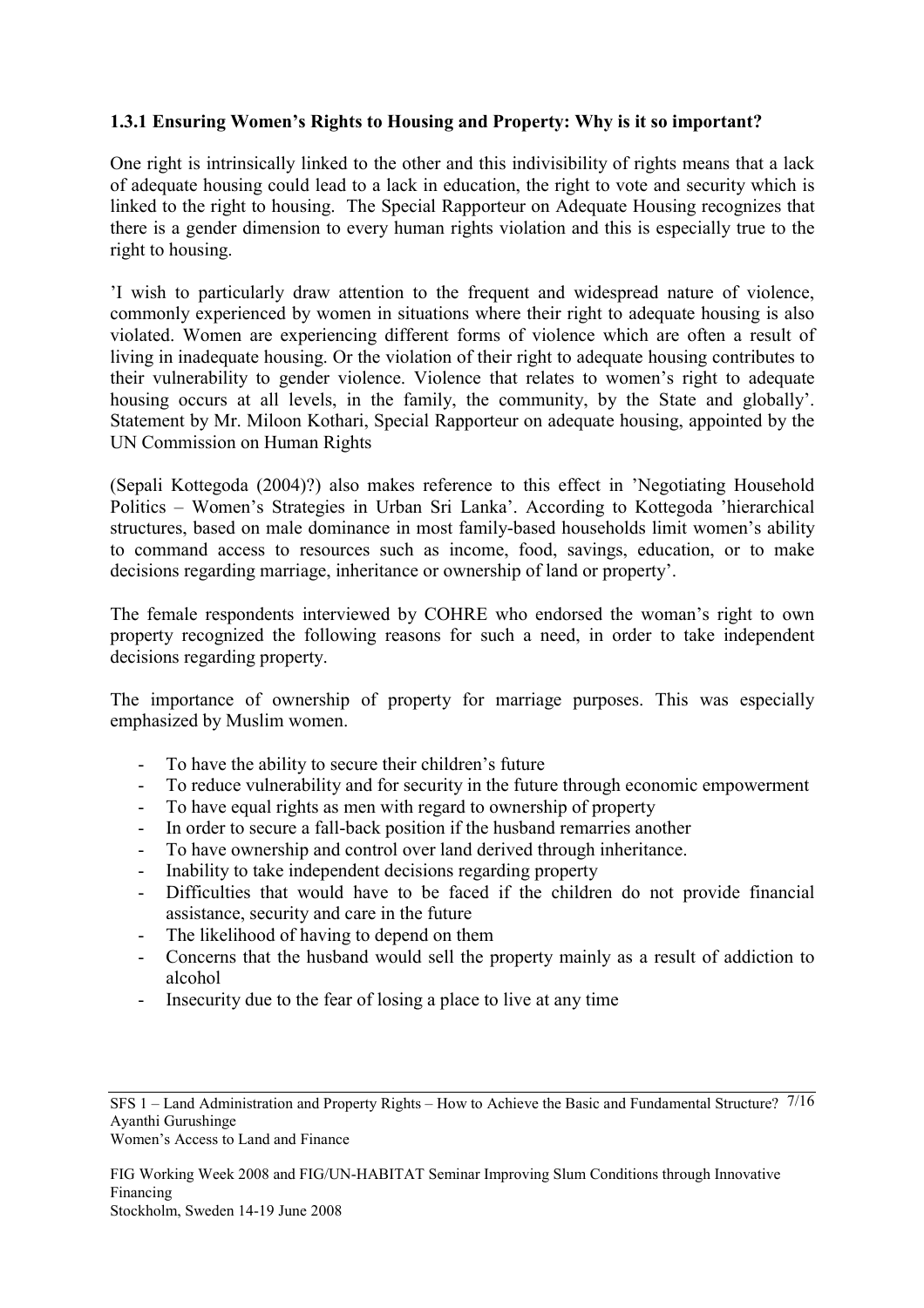# **1.3.2 How to Achieve the Basic and Fundamental Structure?**

It is clear that any attempt at development must first address the discrepancies that continue to disadvantage women. Saama Rajakaruna in her paper titled *'Women's Housing, Land and Property Rights: issues for consideration in post-tsunami Sri Lanka'* identifies three layers that need to be looked at in addressing women's right to housing and property.

- Women's legal right to own houses, land and property
- Actual ownership
- Actual control

In situations concerning widows, most women face the threat of disinheritance or forced evictions by their in-laws. This is one result of migration as the woman is then forced to leave her husband's home in search of a job and somewhere to live. This deprives not only her but also her children of safety and security making her vulnerable to exploitation. A woman's bargaining power is increased when she has ownership of her home.

A research undertaken by the Ministry of Child Development and Women's Empowerment, which looked at the situation of women and their rights over property in Tsunami affected communities in the Northern, Eastern and Southern provinces of Sri Lanka revealed that majority of the property was owned by women prior to the Tsunamis. Of the total sample, 63.98% of land was owned by women in the South and 60.53% of them stated that decisions about the land are taken by the husband. It is important to guarantee that women not only own property but have the bargaining power to make decision regarding the use and disposal of the same.

Sepali Kottegoda (2004) refers to the state policies to 'promote and institutionalize the acceptance of the male-headed nuclear family as the desired model for 'modernization' and development'. This theorization needs to be replaced with a gender-neutral definition that emphasizes the contribution of all members of a family and not just that of the bread-winner.

## **1.4 Legal Reforms**

Housing to be an integral part of regional/Area Development - The subject of Land and housing development, at present, is considered as an isolated activity where an integrated approach is not paid for. However, housing cannot be developed in its own and directly linked with the development of several other sector activities. One of the most important aspects not given much of concern was that it was not considered as an integral part of Regional or Area Development Plans. Planning and implementation of regional development strategies that includes the identification of industrial complexes, schools and medical institutions and infrastructure development activities must necessarily include the demarcation of areas for "residential". (Legal) reforms should be made into the Local Authority Acts (MC, UC and PS Acts) not to allow housing development outside the prescribed areas and no plans should be approved thereof. This would help to restrict construction of new houses within reservations or environmentally sensitive areas.

SFS 1 – Land Administration and Property Rights – How to Achieve the Basic and Fundamental Structure? 8/16 Ayanthi Gurushinge Women's Access to Land and Finance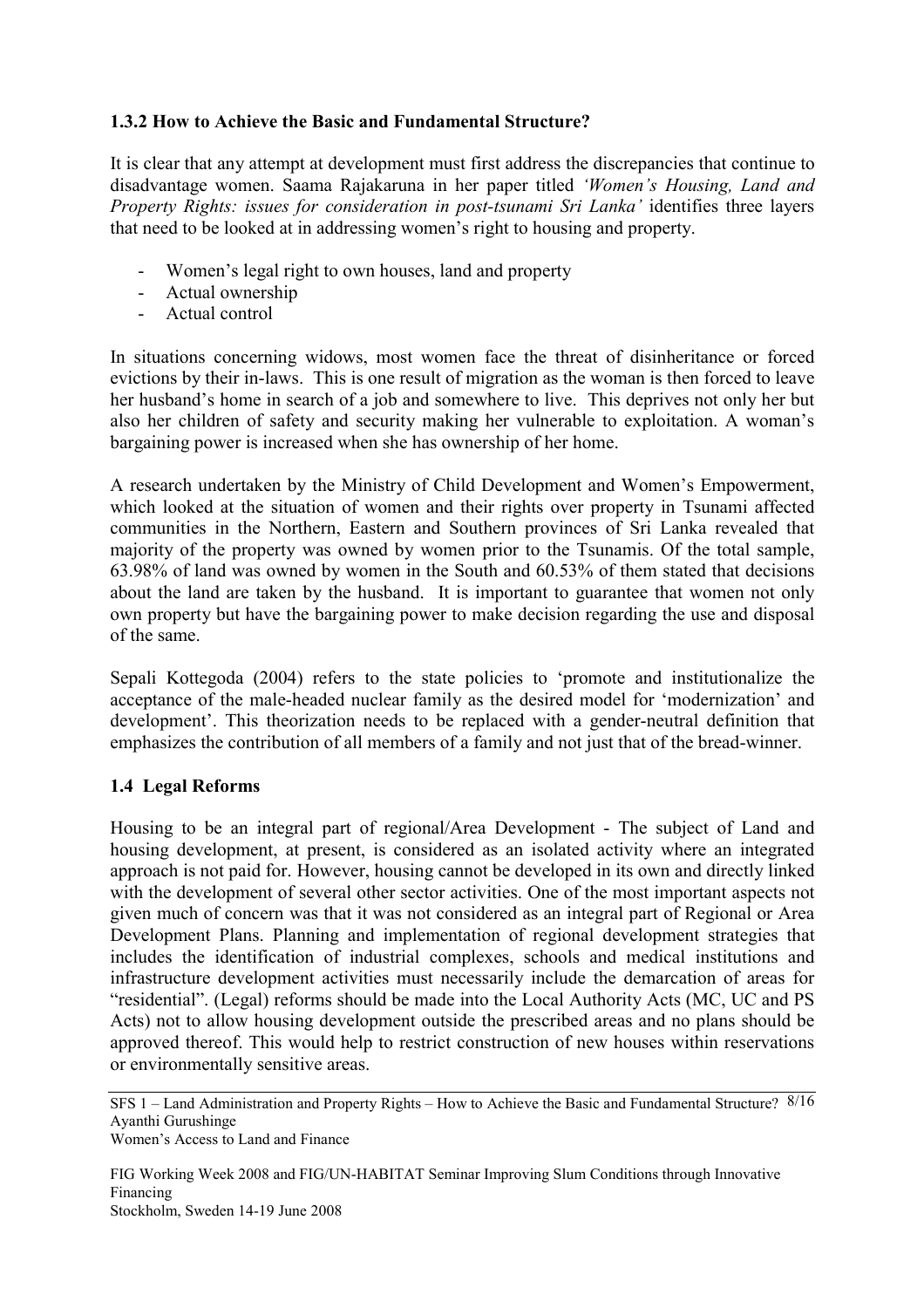Local Authorities to play a larger role taking initiatives to provide infrastructure facilities for housing – Present housing complexes implemented by public institutions do not take LA approval prior to such implementation and face difficulties in the provision of necessary infrastructure. All housing schemes planned by public or private developers must necessarily coordinate with LAs for the provision of infrastructure facilities in advance and LAs have to coordinate with respective organizations on infrastructure development.

Transfer deeds of Government institutions (e.g. NHDA and UDA) to be free of conditions - At present, the NHDA Law allows sale of land or houses and issue the deed on the condition prohibiting their transfers for a period of 10 years, without prior approval. UDA Law does not allow other than under special circumstances an outright sale of properties. Any transfer of property has to be on lease for a maximum period of 99 years.

# **2. PROVISION OF FINANCIAL SERVICES**

There are only two major housing finance institutions, the State Mortgage and Investment Bank (SMIB) and the Housing Development Finance Corporation (HDFC), both are public sector housing banks, available for provision of mortgage loans for housing construction. However, both these institutions are presently under the supervision of the Ministry of Finance and the Ministry of Housing and Construction, which is responsible for the implementation of the National Housing Policy has no mandate to give any directives. Other commercial banks also provide mortgage financing facilities for housing construction but are not accessible to the low and middle income households due to high interest rates and terms conditions of lending.

As an integral component of the National Housing Policy, it is proposed that these two housing banks, while as financial institutions must come under the direct supervision of the Central Bank of Sri Lanka, shall be within the policy supervision of the Ministry of Housing and Construction.

Since shortage of low cost funds is a major constraint faced by all housing finance institutions, action need to be taken to mobilize resources towards meeting this requirement.

## **2.1 Slum Upgrading Facility in Sri Lanka**

UN-HABITAT's Slum Upgrading Facility (SUF), which is being piloted in four countries in Asia and Africa with Sri Lanka being one of these four countries, is designed assist Governments to lead and coordinate technical cooperation and seed capital initiatives to develop bankable projects that promote affordable housing for low-income households, the upgrading of slums, and the provision of urban infrastructure in cities of the developing world. The central objective of SUF is to assist developing countries to attract domestic capital for their slum upgrading and related infrastructure activities. The SUF achieves its objectives through dedicated technical assistance and targeted credit enhancement

SFS 1 – Land Administration and Property Rights – How to Achieve the Basic and Fundamental Structure? 9/16 Ayanthi Gurushinge Women's Access to Land and Finance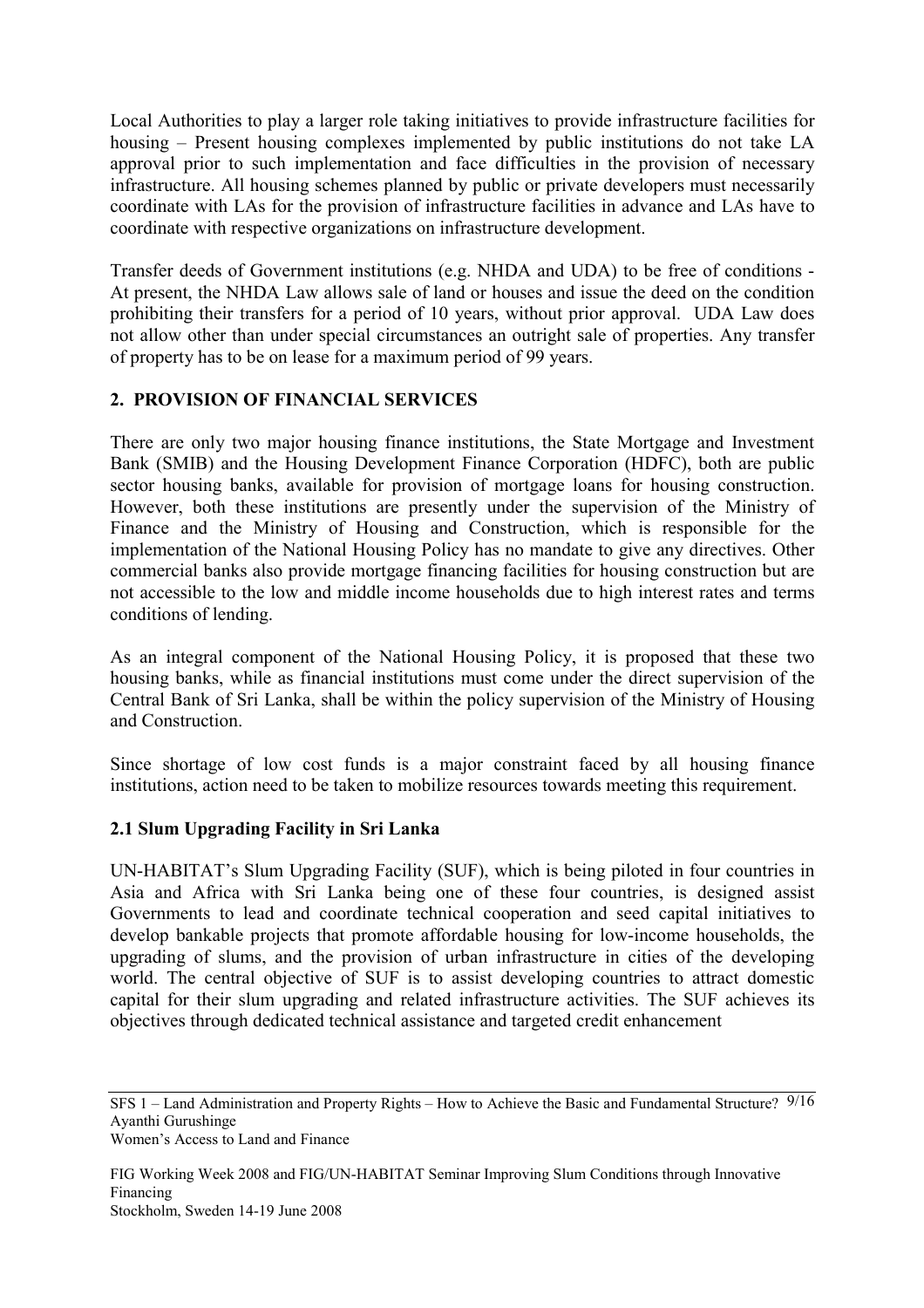## **2.1.1 Sri Lanka Financial Services for Underserved Settlements (LFSUS)**

This new initiative seeks to develop bankable projects that promote affordable housing for low-income households and the upgrading of slums. The key feature of the effort is to mobilize the required resources locally and to develop a sustainable low income housing finance programme. Housing finance is an attractive banking product. However, an analysis of the low income groups in the country reveals that approximately 80% of the low income groups would fall into non salaried categories. This proposal is aimed at making these groups bankable.

This would be achieved by community mobilization through microfinance and such intermediaries. The mobilization would involve, becoming responsible for their housing needs including the financial obligations that would arise. It is also proposed to create an acceptable legal entity that would provide a facilitation process by way of guarantees to the banking sector on behalf of the intermediaries and low income groups.

### The Entity

The entity will capture and translate the global Slum Upgrading Facility (SUF) vision and objectives of UN-Habitat to the Sri Lankan environment and will be the vehicle that will conceptualize appropriate strategies for the country and implement plans and programmes derived from such strategies with the view of achieving both the global and country specific objectives. The key objectives to be achieved would be To undertake/facilitate mobilization of resources for country wide slum upgrading activities, To implement a country wide housing finance programme for the low income segments, and To provide credit enhancements/guarantees on behalf of beneficiaries/intermediaries/MFIs/CBOs to access financing for housing finance or for slump upgrading activities.

The Women's Bank in Sri Lanka, one such intermediary also aims to empower women through increased economic participation. It aims at providing low interest loans for women from slums communities who would otherwise not have access to microfinance because of the perception of being credit unworthy. Most women successfully modify their homes and ensure a healthier and safer environment for their families. (refer Annex one)

## **2.2 Access to Finances and Loans: Making Poor Women Credit Worthy**

Women's assess to micro credit is limited despite the interest shown in initiatives such as Women's Bank and the co-relation to the level of poverty. It is a proven fact that women from low-income families look to micro credit to engage in economic activities and are successful in paying the loans taken. In low-income families it is the women who is the real breadwinner and this despite the poor conditions in which she has to work with. Access to microfinance must be made a high priority for poor women. This is especially relevant to the women living in slum communities.

SFS 1 – Land Administration and Property Rights – How to Achieve the Basic and Fundamental Structure? 10/16 Ayanthi Gurushinge Women's Access to Land and Finance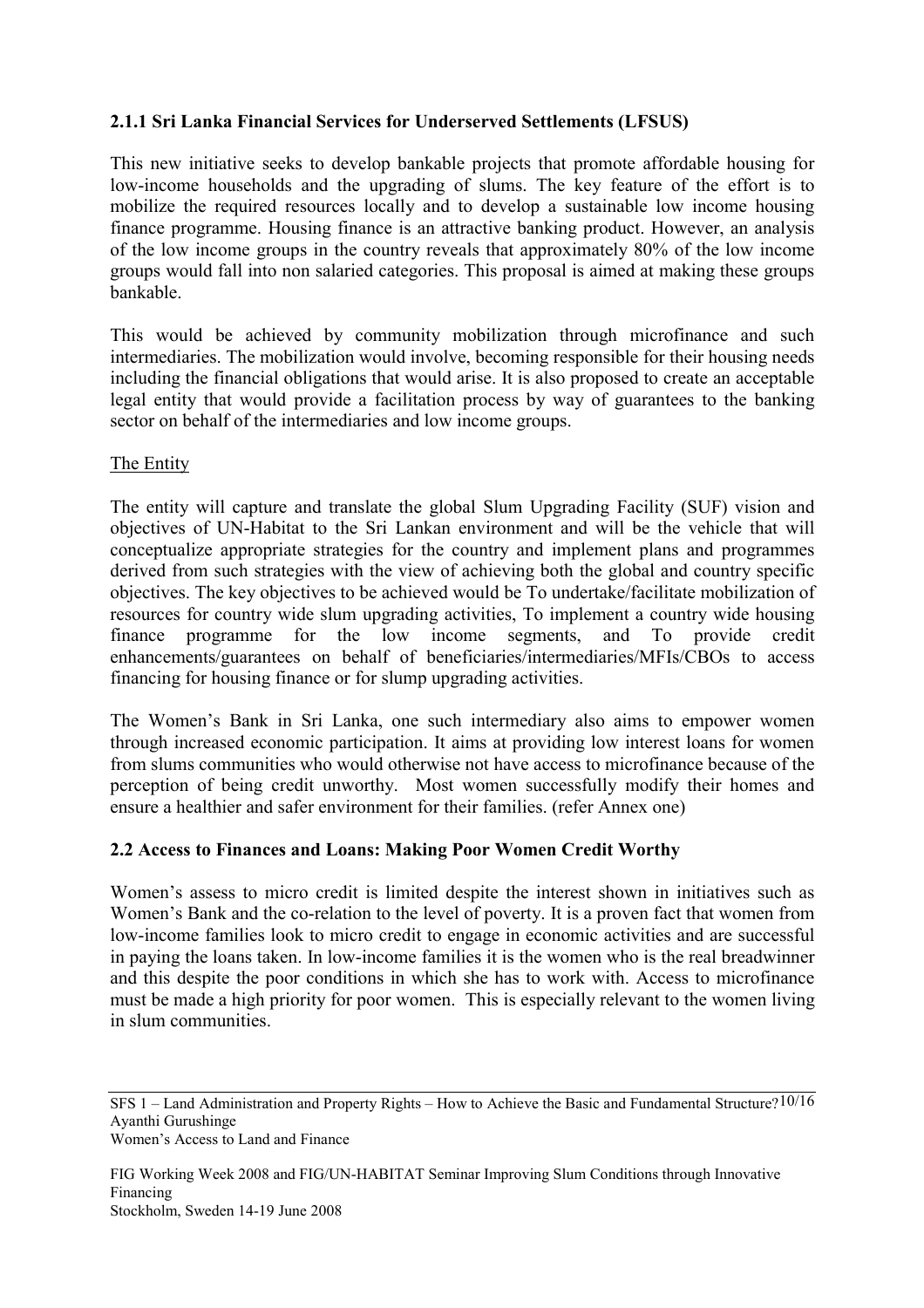A lack of state funds combined with state regulations makes it impossible for the state to provide better living conditions to these families. In such a context the women look to the private sector and microcredit institutions for loans to build their homes. Through LFSUS SUF of UN HABITAT works to build confidence in the minds of commercial banks in granting loans to these women by proving that they are credit-worthy.

## **3. JOINT HEADS OF HOUSEHOLDS**

The Center for Housing Rights and Evictions promotes the concept of joint heads of households, which is a gender-neutral term and reflects better the realities of homes in Sri Lanka. SUF Project encourages all slum communities to register ownership as joint owners instead of registering the land only to the male. Sensitization needs to take place at not just the policy level but also at the implementation level if not women will continue to be disadvantaged.

## **4. CONCLUSION**

The slum communities provide specific services to the urban community which needs to be recognized and appreciated. SUF project of UN-HABITAT encourages great public-private partnerships in addressing the needs of these low-income families by providing low interest loan facilities to women. Adequate housing is essentially a female issue as its adverse effects are mainly felt by women. This paper has shown the importance of women's access to land and property and also heard from the women themselves on why they think it is important for them to have ownership of their homes. Coupled with the problem of increased urbanization and discrimination in owning property and land, women will continue to be marginalized. Therefore in addressing the larger problems of housing and urbanization all initiatives should have a gender-sensitive perspective addressing the disparities between males and females, especially those living in poverty.

It is important to address the gender based realities of property ownership, in that it is better to ensure that all property is jointly registered in both the husband and wifes name, rather than only to the male head of the household. Equal opportunity for both men and women to command over property can only be realized if both sexes are given the opportunity for and the recognition as joint owners. Women's participation in the decision making process (must not be hindered?) by her access to and command over property. Similarly, economic empowerment of woman and equal opportunities to employment is of paramount importance in the context of hierarchichal structures, based on male dominance in most family based households which limit women's ability to command access to resources such as income, food, savings, healthcare, education, or even in making decisions regarding marriage, inheritance or ownership of land and property

SFS 1 – Land Administration and Property Rights – How to Achieve the Basic and Fundamental Structure? 11/16 Ayanthi Gurushinge Women's Access to Land and Finance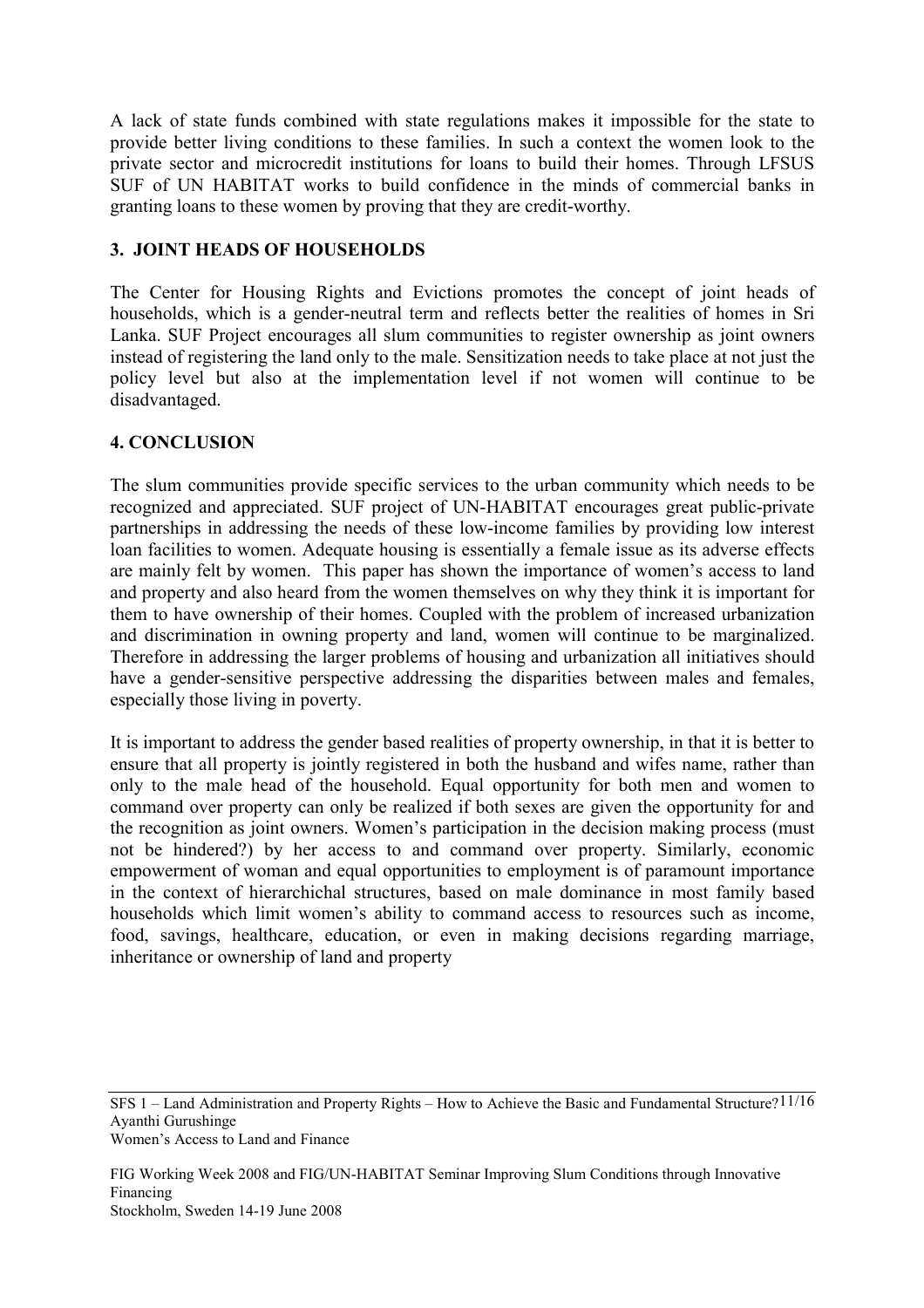### **REFERENCES**

COHRE, PostTsunami: Women and their Right to Own Property. Report of 100 Case Studies from the Southern and Eastern Provinces in Sri Lanka

Draft National Housing Policy by Ministry of Housing funded by UN HABITAT (2007-2008)

Kodikara, C, Engaging With Muslim Personal Law in Sri Lanka: The Experience of MWRAF, lines.

Kottegoda, S, 2004, Negotiating Household Politics – Women's Strategies in Urban Sri Lanka, SSA

Rajakaruna, S, 2007, Women's Housing, Land and Property Rights: issues for consideration in post-tsunami Sri Lanka

Report on Research on Gender Perspectives on Tsunami Reconstruction in Sri Lanka, Focusing on Land Rights- Management Frontiers (Pvt) Ltd for the Ministry of Child Development and Women's Empowerment.

#### **APPENDICES**

#### **Annex one**

### **SUF PROGRAMME IN SRI LANKA LANKA FINANCIAL SERVICES FOR UNDERSERVED SETTLEMENTS (LFSUS)**

This new initiative seeks to develop bankable projects that promote affordable housing for low-income households and the upgrading of slums. The key feature of the effort is to mobilize the required resources locally and to develop a sustainable low income housing finance programme. Housing finance is an attractive banking product. However, an analysis of the low income groups in the country reveals that approximately 80% of the low income groups would fall into non salaried categories. This proposal is aimed at making these groups bankable.

This would be achieved by community mobilization through microfinance and such intermediaries. The mobilization would involve, becoming responsible for their housing needs including the financial obligations that would arise. It is also proposed to create an acceptable legal entity that would provide a facilitation process by way of guarantees to the banking sector on behalf of the intermediaries and low income groups.

## **The Entity**

The entity will capture and translate the global Slum Upgrading Facility (SUF) vision and objectives of UN-Habitat to the Sri Lankan environment and will be the vehicle that will

SFS 1 – Land Administration and Property Rights – How to Achieve the Basic and Fundamental Structure? 12/16 Ayanthi Gurushinge Women's Access to Land and Finance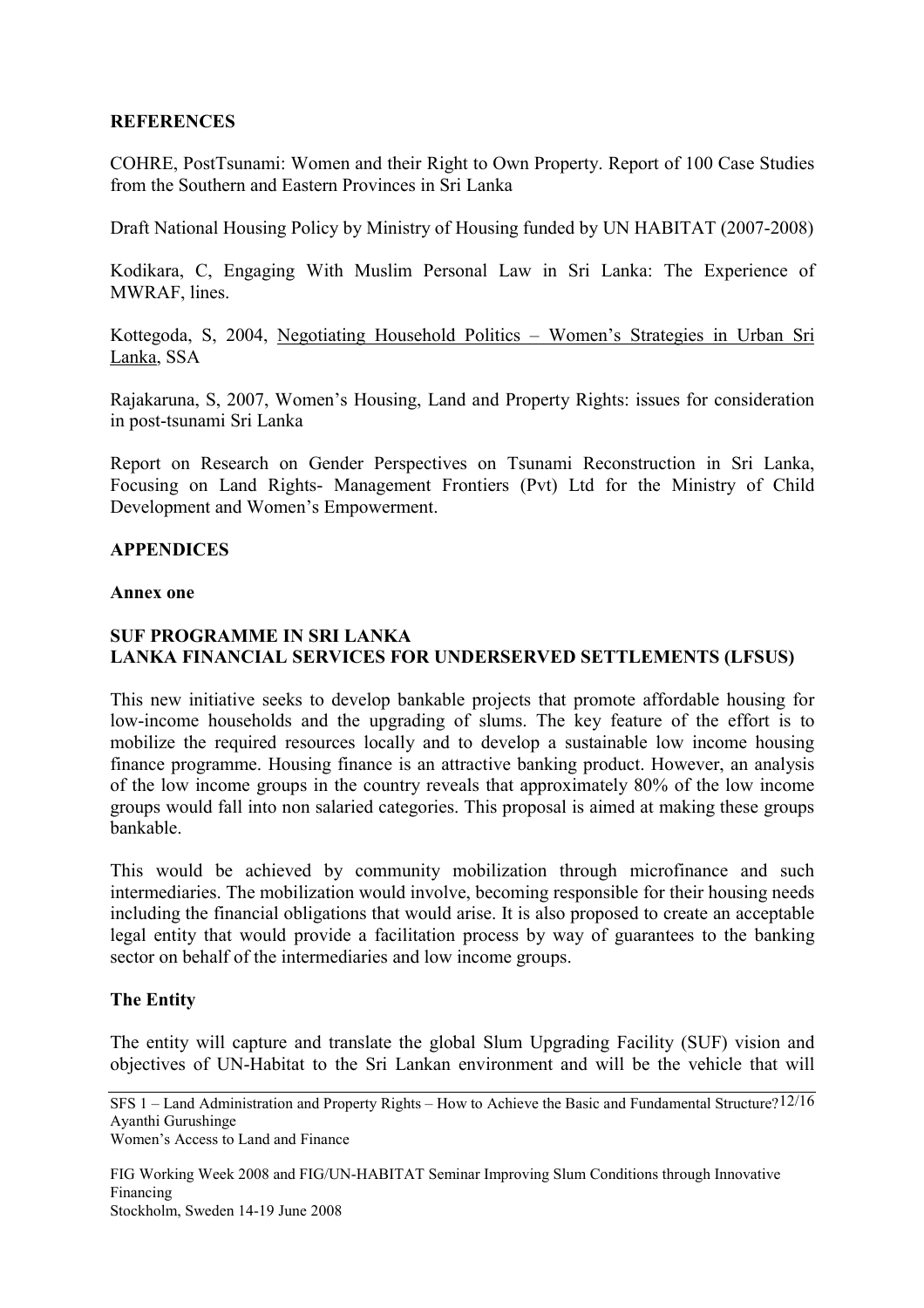conceptualize appropriate strategies for the country and implement plans and programmes derived from such strategies with the view of achieving both the global and country specific objectives.

## **The Objectives**

The key objectives to be achieved would be:

- To undertake/facilitate mobilization of resources for country wide slum upgrading activities.
- To implement a country wide housing finance programme for the low income segments.
- To provide credit enhancements/guarantees on behalf of beneficiaries/intermediaries/ MFIs/CBOs to access financing for housing finance or for slump upgrading activities.

### **Role and Functions**

The critical role and functions are:

- Conceptualize country specific strategies and plans to achieve the broad SUF objectives
- Interact with central government/relevant ministries/municipalities/local government authorities with a view to making them support and participate in the envisaged strategies and plans.
- Mobilize and sensitize the potential beneficiaries, both individual households and communities to the belief that "if they have the will, there is a way"
- Identify, select, build up and provide support to appropriate intermediary channels, such as micro finance institutions, community based organizations etc that can create/reach a wider segment of beneficiaries and larger geographic area
- Promote the idea that there is a viable business opportunity with the low income segments of society for banking and financial institutions, that have the financial resources,
- Create and put in place guarantee mechanisms that would give comfort and incentive to the banking and financial institutions to reach out to the poorer segments through the different distributional channels
- Mobilize the required financial resources from local and multilateral sources to provide the required guarantees
- Manage the funding resources effectively with a view to enhancing the value of these resources so that optimum utilization can be achieved

## **Legal Status**

Registered as a Not for Profit Company under section 21 of the Company's Act, given the development nature of the business. No share capital contribution is envisaged from the associating interest groups in the formation of the company.

SFS 1 – Land Administration and Property Rights – How to Achieve the Basic and Fundamental Structure? 13/16 Ayanthi Gurushinge

Women's Access to Land and Finance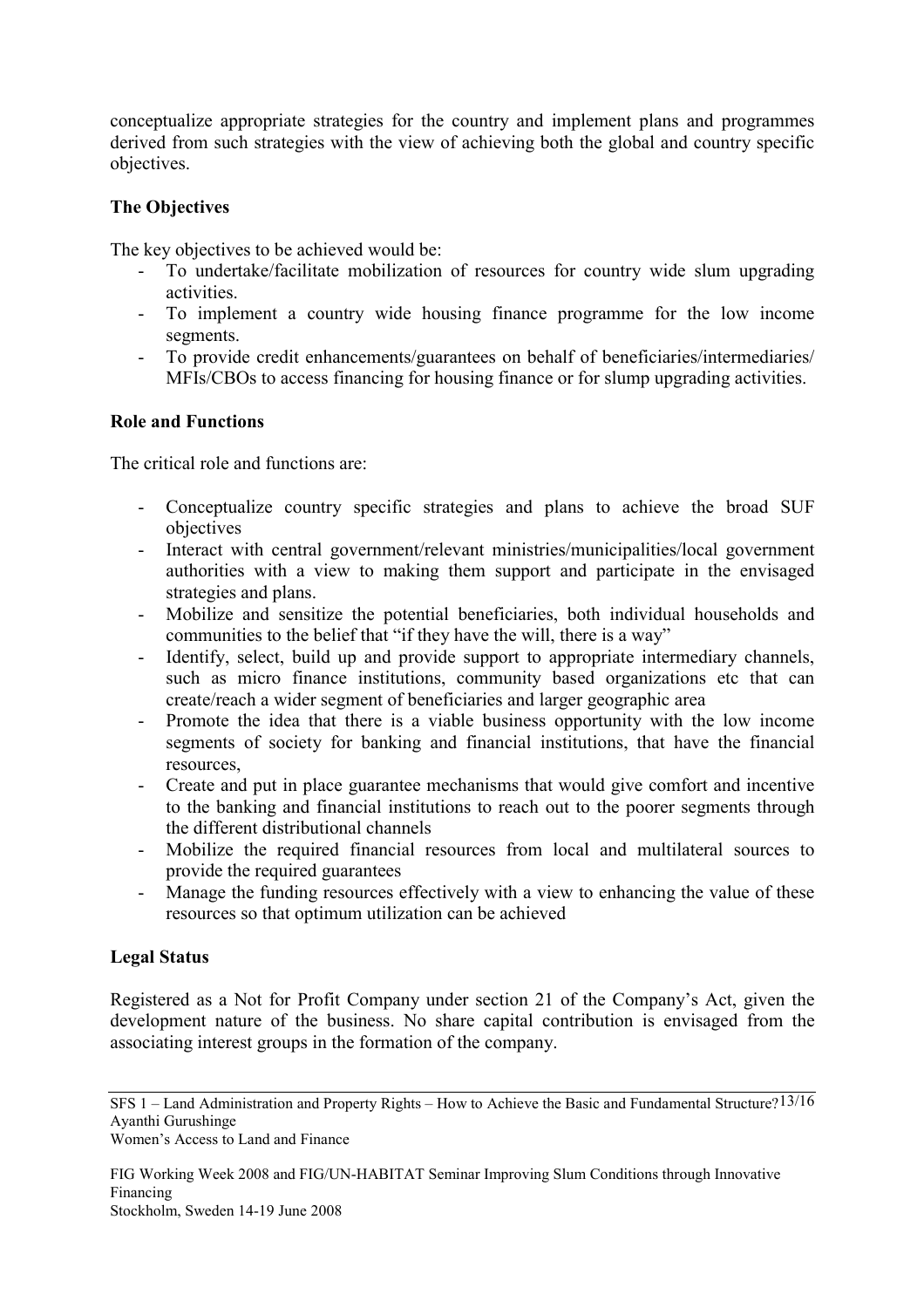## Board and Management – **A Public Private Partnetsip**



**Slum Upgrading Project locations in Sri Lanka** 

SFS 1 – Land Administration and Property Rights – How to Achieve the Basic and Fundamental Structure? 14/16 Ayanthi Gurushinge Women's Access to Land and Finance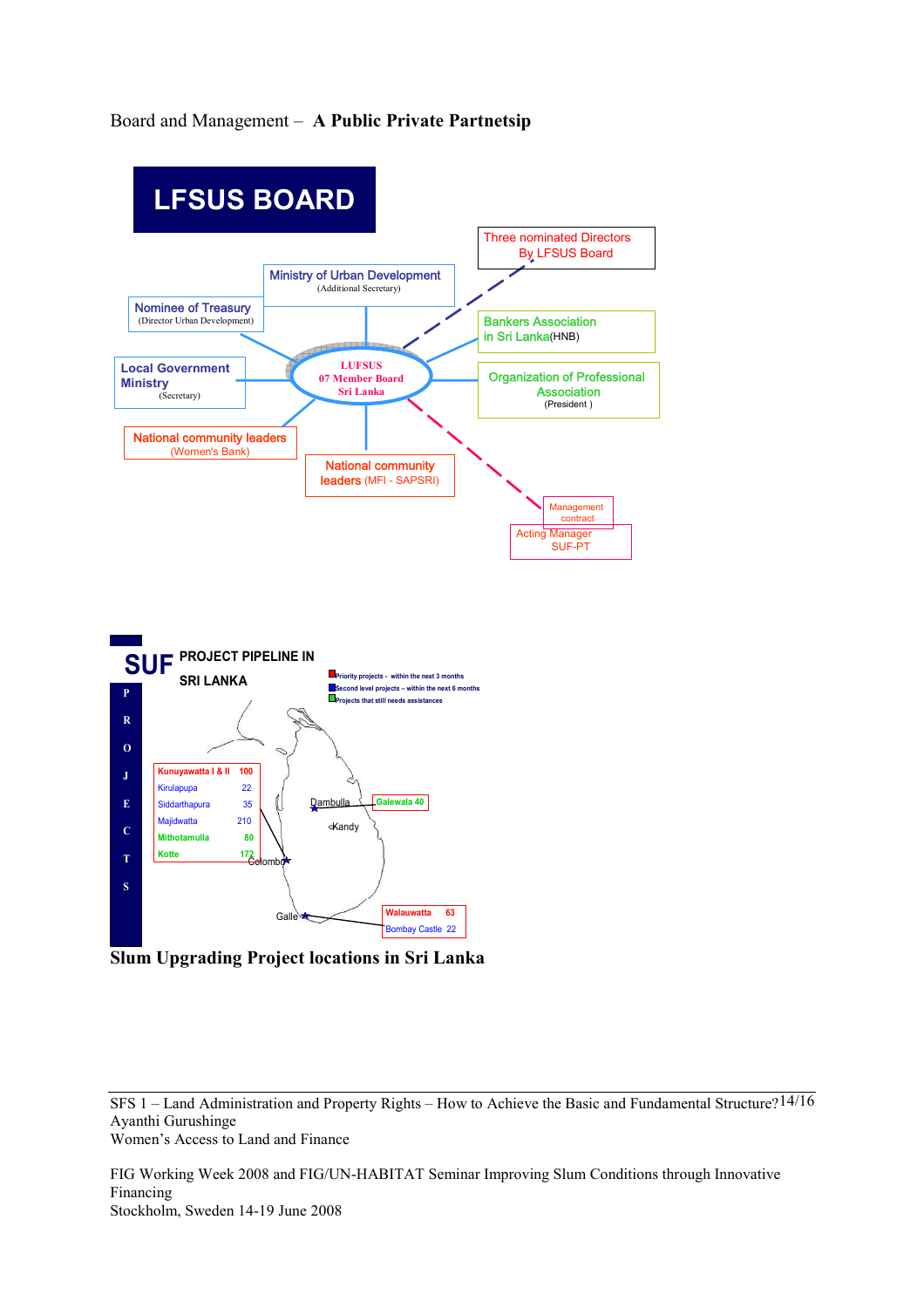# **LFSUS Guarantee Mechanism**



# **BIOGRAPHICAL NOTES**

Mrs. **Ayanthi Gurusinghe**, Country Coordinator for Slum Upgrading Project (PT) of UN HABITAT in Sri Lanka.

She is responsible for managing the Slum Upgrading Project and creating the NATIONAL finance facility of LFSUS *(the above explained fund*) develop bankable projects that promote affordable housing for low-income households and the upgrading of slums. The key feature of the effort is to mobilize the required resources locally and to develop a sustainable low income housing finance programme.

Her past experience includes 12 year Commercial Banking experience from Deutsche Bank AG, and was also involved in Corporate Social Responsibility activities of the Bank.

She is an author of the article on the publication of Mrs. Rupa Silva, President of the Women's Bank, who won the Prize for Women's Creativity in Rural Life in Geneva 2007

SFS 1 – Land Administration and Property Rights – How to Achieve the Basic and Fundamental Structure? 15/16 Ayanthi Gurushinge Women's Access to Land and Finance